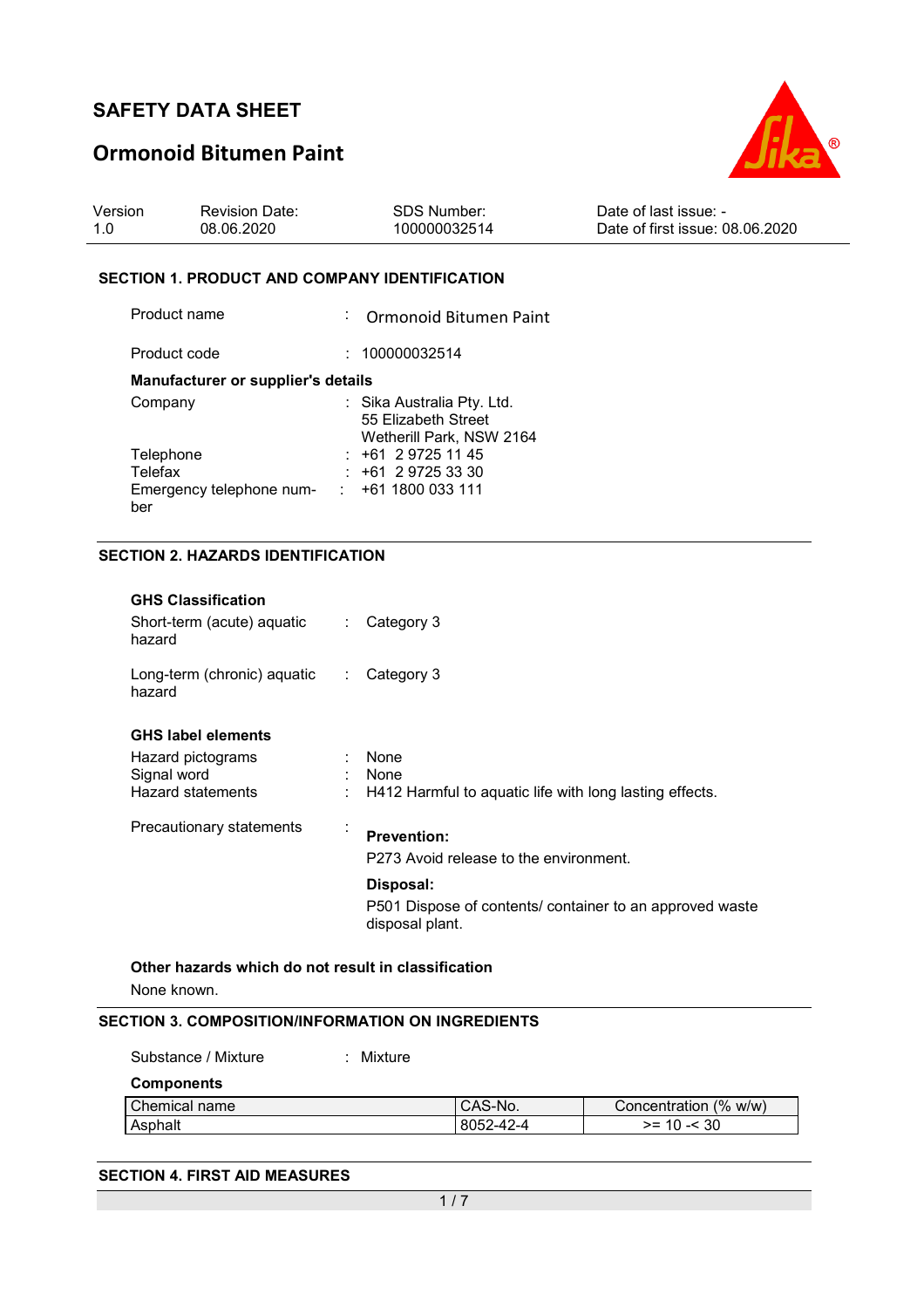# **Ormonoid Bitumen Paint**



| Version<br>1.0 | <b>Revision Date:</b><br>08.06.2020                                          |                           | <b>SDS Number:</b><br>100000032514                                                                                                                                   | Date of last issue: -<br>Date of first issue: 08.06.2020 |
|----------------|------------------------------------------------------------------------------|---------------------------|----------------------------------------------------------------------------------------------------------------------------------------------------------------------|----------------------------------------------------------|
| General advice |                                                                              |                           | No hazards which require special first aid measures.                                                                                                                 |                                                          |
| If inhaled     |                                                                              |                           | Move to fresh air.                                                                                                                                                   |                                                          |
|                | In case of skin contact                                                      |                           | : Take off contaminated clothing and shoes immediately.<br>Wash off with soap and plenty of water.                                                                   |                                                          |
|                | In case of eye contact                                                       |                           | Flush eyes with water as a precaution.<br>Remove contact lenses.<br>Keep eye wide open while rinsing.                                                                |                                                          |
| If swallowed   |                                                                              |                           | : Clean mouth with water and drink afterwards plenty of water.<br>Do not give milk or alcoholic beverages.<br>Never give anything by mouth to an unconscious person. |                                                          |
| delayed        | Most important symptoms<br>and effects, both acute and<br>Notes to physician | $\mathbb{Z}^{\mathbb{Z}}$ | No known significant effects or hazards.<br>See Section 11 for more detailed information on health effects<br>and symptoms.<br>Treat symptomatically.                |                                                          |

### **SECTION 5. FIREFIGHTING MEASURES**

| Suitable extinguishing media<br>Hazardous combustion prod-<br>ucts                        | ÷              | Use extinguishing measures that are appropriate to local cir-<br>cumstances and the surrounding environment.<br>No hazardous combustion products are known |
|-------------------------------------------------------------------------------------------|----------------|------------------------------------------------------------------------------------------------------------------------------------------------------------|
| Specific extinguishing meth-<br>ods<br>Special protective equipment :<br>for firefighters | <b>College</b> | Standard procedure for chemical fires.<br>In the event of fire, wear self-contained breathing apparatus.                                                   |

#### **SECTION 6. ACCIDENTAL RELEASE MEASURES**

| tive equipment and emer-<br>gency procedures             | Personal precautions, protec-: For personal protection see section 8.                                      |
|----------------------------------------------------------|------------------------------------------------------------------------------------------------------------|
| Environmental precautions                                | : No special environmental precautions required.                                                           |
| Methods and materials for<br>containment and cleaning up | Wipe up with absorbent material (e.g. cloth, fleece).<br>Keep in suitable, closed containers for disposal. |

### **SECTION 7. HANDLING AND STORAGE**

| fire and explosion          | Advice on protection against : Normal measures for preventive fire protection.                                                                          |
|-----------------------------|---------------------------------------------------------------------------------------------------------------------------------------------------------|
| Advice on safe handling     | : For personal protection see section 8.<br>No special handling advice required.<br>Follow standard hygiene measures when handling chemical<br>products |
| Hygiene measures            | : When using do not eat or drink.<br>When using do not smoke.                                                                                           |
| Conditions for safe storage | Keep container tightly closed in a dry and well-ventilated<br>place.                                                                                    |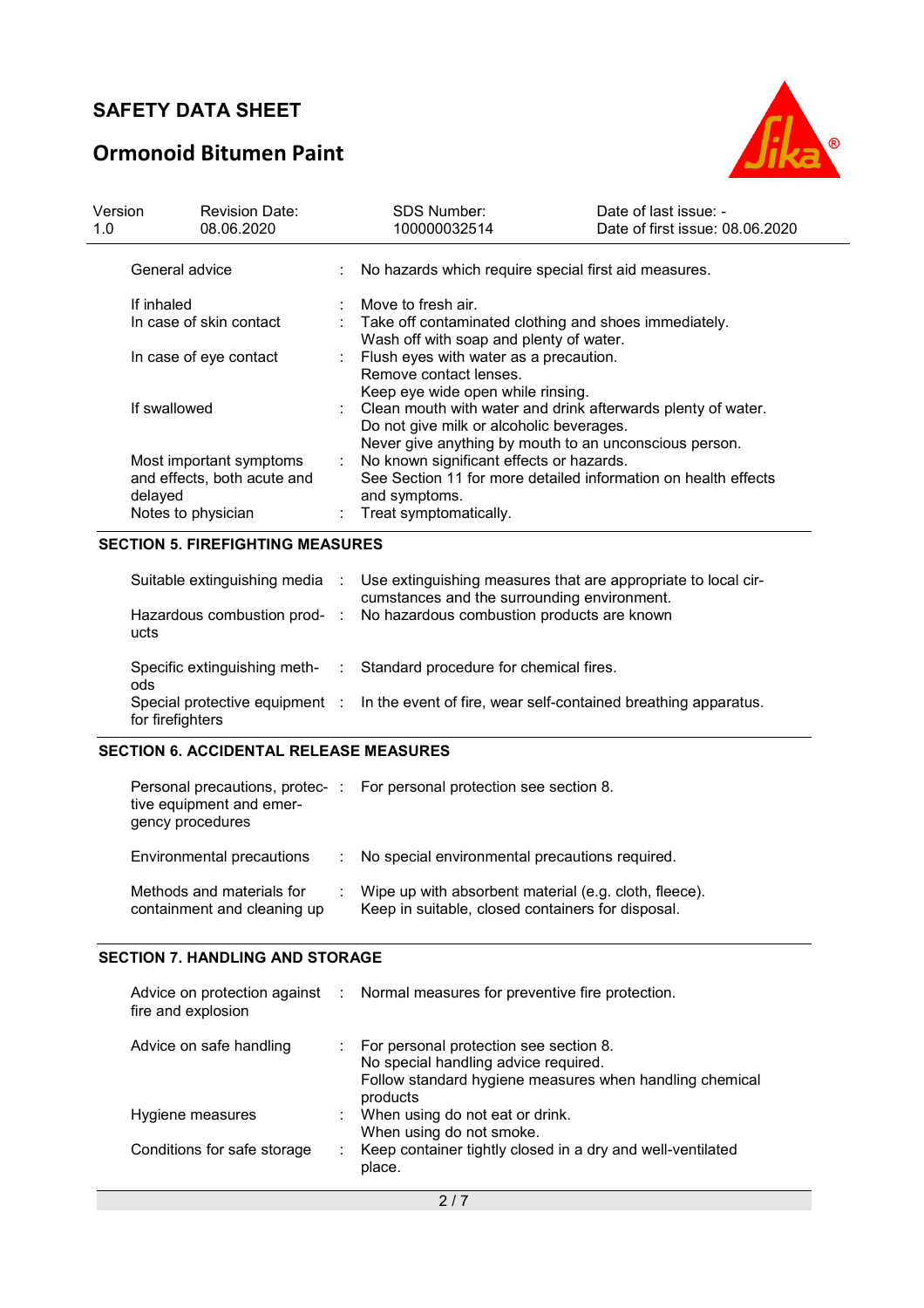# **Ormonoid Bitumen Paint**



| Version | <b>Revision Date:</b> |        | SDS Number:  |  | Date of last issue: -           |
|---------|-----------------------|--------|--------------|--|---------------------------------|
| 1.0     | 08.06.2020            |        | 100000032514 |  | Date of first issue: 08.06.2020 |
|         |                       | $\sim$ |              |  |                                 |

Store in accordance with local regulations. Materials to avoid : No special restrictions on storage with other products.

### **SECTION 8. EXPOSURE CONTROLS/PERSONAL PROTECTION**

#### **Components with workplace control parameters**

| Components                                 | CAS-No.                                                                                                                                                                                                                                                                                                                  | Value type<br>(Form of<br>exposure) | Control parame-<br>ters / Permissible<br>concentration | <b>Basis</b> |
|--------------------------------------------|--------------------------------------------------------------------------------------------------------------------------------------------------------------------------------------------------------------------------------------------------------------------------------------------------------------------------|-------------------------------------|--------------------------------------------------------|--------------|
| Asphalt                                    | 8052-42-4                                                                                                                                                                                                                                                                                                                | TWA<br>(Fumes)                      | $5 \text{ mg/m}$                                       | AU OEL       |
| Appropriate engineering<br>controls        | Use adequate ventilation and/or engineering controls to pre-<br>vent exposure to vapours.                                                                                                                                                                                                                                |                                     |                                                        |              |
| Personal protective equipment              |                                                                                                                                                                                                                                                                                                                          |                                     |                                                        |              |
| Respiratory protection                     | In case of inadequate ventilation wear respiratory protection.<br>Respirator selection must be based on known or anticipated<br>exposure levels, the hazards of the product and the safe<br>working limits of the selected respirator.                                                                                   |                                     |                                                        |              |
| Hand protection                            | Chemical-resistant, impervious gloves complying with an<br>approved standard should be worn at all times when handling<br>chemical products if a risk assessment indicates this is nec-<br>essary.<br>Follow AS/NZS 1337.1<br>Recommended: Butyl rubber/nitrile rubber gloves.<br>Contaminated gloves should be removed. |                                     |                                                        |              |
| Eye protection<br>Skin and body protection | Safety glasses<br>Protective clothing (e.g. safety shoes, long-sleeved working<br>clothing, long trousers)<br>Follow AS 2210:3                                                                                                                                                                                           |                                     |                                                        |              |

### **SECTION 9. PHYSICAL AND CHEMICAL PROPERTIES**

| Appearance<br>Colour<br>Odour<br>Odour Threshold | ÷. | liquid<br>black<br>No data available<br>No data available |
|--------------------------------------------------|----|-----------------------------------------------------------|
| рH                                               |    | ca. 9.0                                                   |
| Melting point/range / Freezing                   | t. | No data available                                         |
| point<br>Boiling point/boiling range             |    | No data available                                         |
| Flash point                                      |    | No data available                                         |
| Evaporation rate                                 |    | No data available                                         |
| Flammability (solid, gas)                        | ÷. | No data available                                         |
| Upper explosion limit / Upper                    | ÷. | No data available                                         |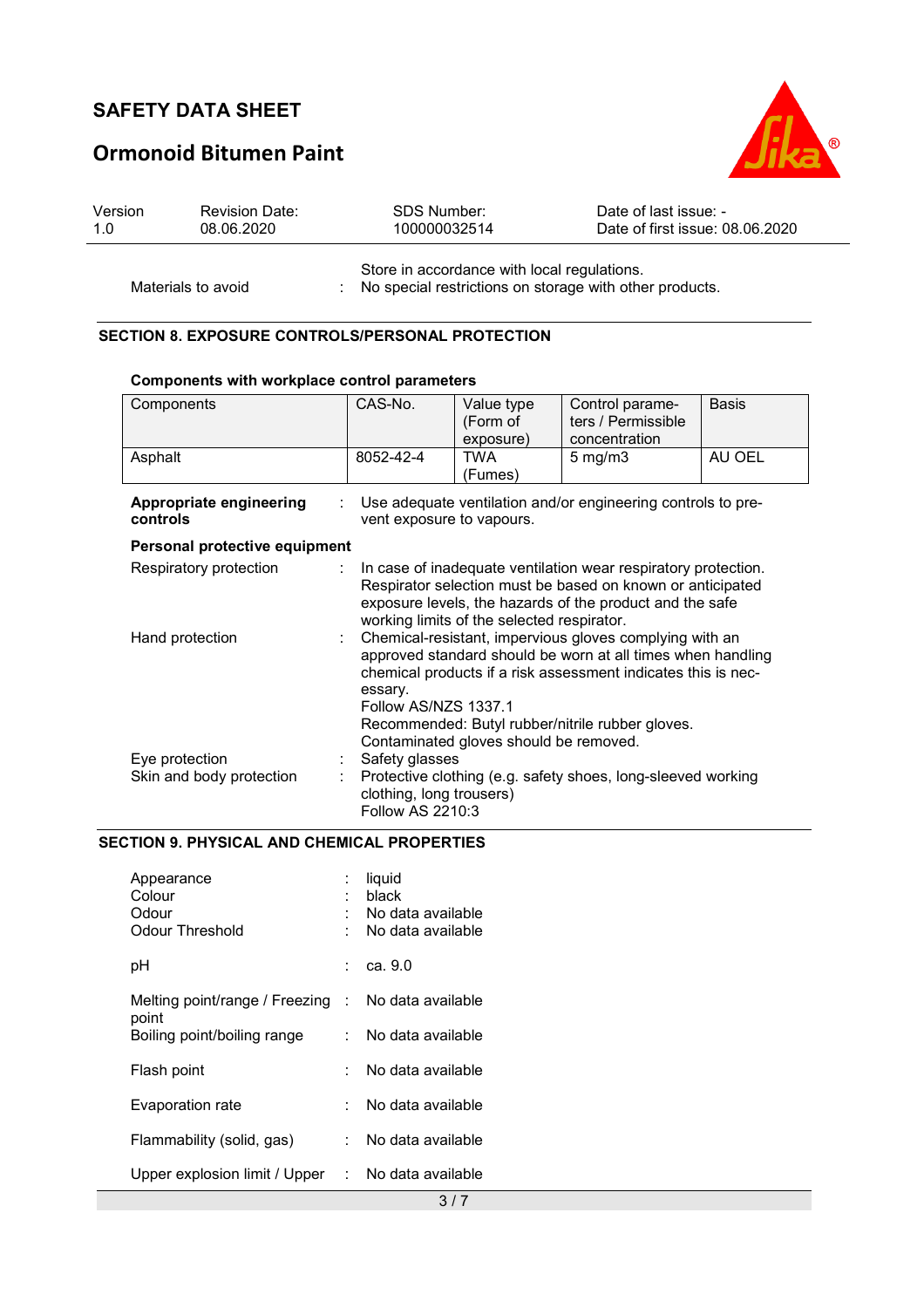# **Ormonoid Bitumen Paint**



| Version<br>1.0 | <b>Revision Date:</b><br>08.06.2020                   |           | <b>SDS Number:</b><br>100000032514                                                                                                                                    | Date of last issue: -<br>Date of first issue: 08.06.2020 |
|----------------|-------------------------------------------------------|-----------|-----------------------------------------------------------------------------------------------------------------------------------------------------------------------|----------------------------------------------------------|
|                | flammability limit                                    |           |                                                                                                                                                                       |                                                          |
|                | Lower explosion limit / Lower :<br>flammability limit |           | No data available                                                                                                                                                     |                                                          |
|                | Vapour pressure                                       |           | 23 hPa                                                                                                                                                                |                                                          |
|                | Relative vapour density                               |           | No data available                                                                                                                                                     |                                                          |
|                | Density                                               |           | ca. 1.11 g/cm3 (20 °C (68 °F))                                                                                                                                        |                                                          |
|                | Solubility(ies)<br>Water solubility                   |           | No data available                                                                                                                                                     |                                                          |
|                | Solubility in other solvents                          | $\sim 10$ | No data available                                                                                                                                                     |                                                          |
|                | Partition coefficient: n-                             |           | No data available                                                                                                                                                     |                                                          |
|                | octanol/water<br>Auto-ignition temperature            |           | No data available                                                                                                                                                     |                                                          |
|                | Decomposition temperature                             |           | No data available                                                                                                                                                     |                                                          |
|                | Viscosity<br>Viscosity, dynamic                       |           | ca. 1,450 mPa.s (25 °C (77 °F))                                                                                                                                       |                                                          |
|                | Viscosity, kinematic                                  |           | No data available                                                                                                                                                     |                                                          |
|                | <b>Explosive properties</b>                           |           | No data available                                                                                                                                                     |                                                          |
|                | Oxidizing properties                                  |           | No data available                                                                                                                                                     |                                                          |
|                | Volatile organic compounds                            |           | Directive 2010/75/EU of 24 November 2010 on industrial<br>emissions (integrated pollution prevention and control)<br>Volatile organic compounds (VOC) content: 1.17 % |                                                          |

### **SECTION 10. STABILITY AND REACTIVITY**

| Reactivity                                          |  | : No dangerous reaction known under conditions of normal use.          |  |
|-----------------------------------------------------|--|------------------------------------------------------------------------|--|
| Chemical stability                                  |  | : The product is chemically stable.                                    |  |
|                                                     |  | Possibility of hazardous reac- : No hazards to be specially mentioned. |  |
| tions                                               |  |                                                                        |  |
| Conditions to avoid                                 |  | : No data available                                                    |  |
| Incompatible materials                              |  | $\therefore$ see section 7.                                            |  |
| No decomposition if stored and applied as directed. |  |                                                                        |  |

### **SECTION 11. TOXICOLOGICAL INFORMATION**

#### **Acute toxicity**

Not classified based on available information.

#### **Skin corrosion/irritation**

Not classified based on available information.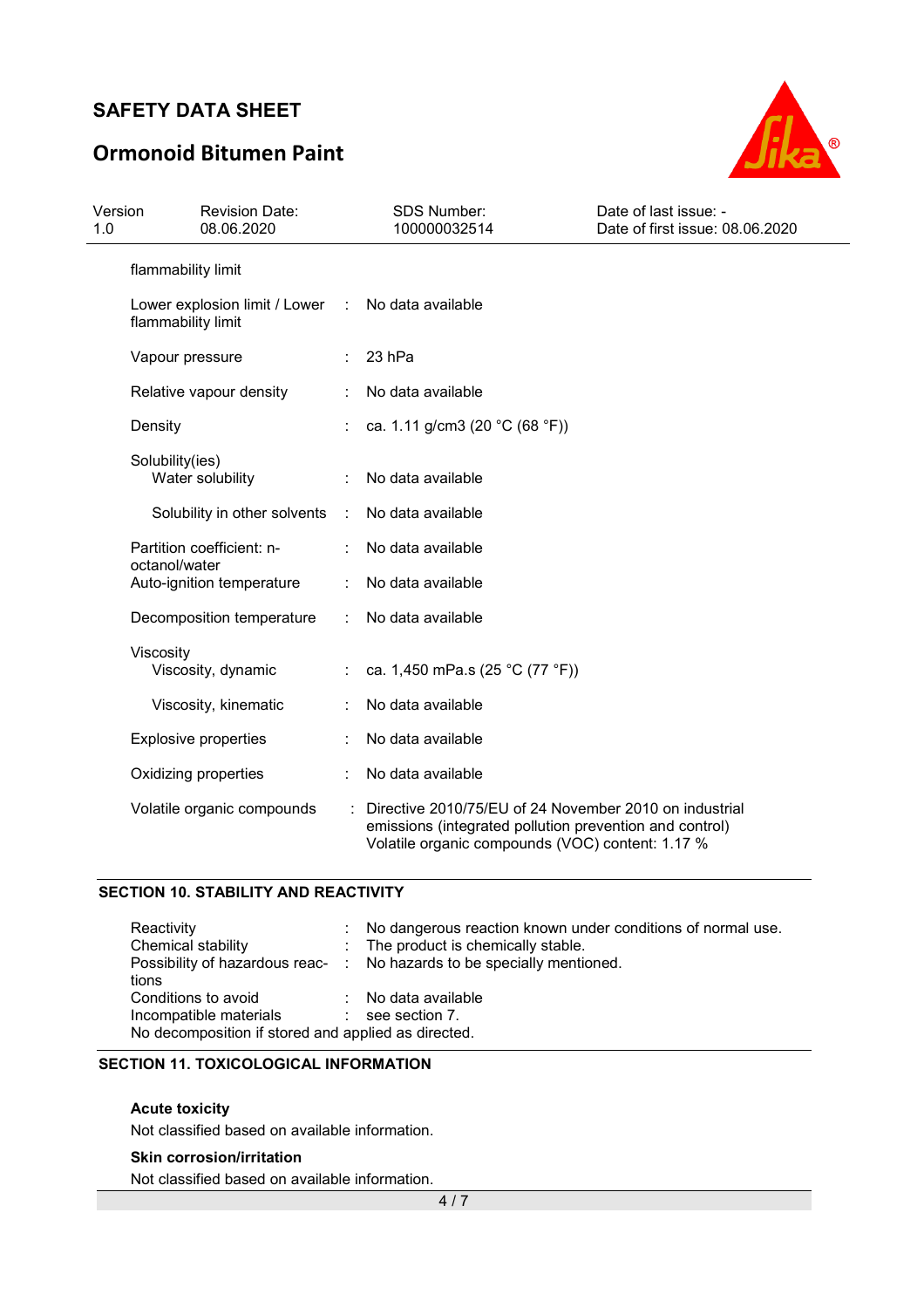# **Ormonoid Bitumen Paint**



| Version | <b>Revision Date:</b> | SDS Number:  | Date of last issue: -           |
|---------|-----------------------|--------------|---------------------------------|
| 1.0     | 08.06.2020            | 100000032514 | Date of first issue: 08.06.2020 |
|         |                       |              |                                 |

#### **Serious eye damage/eye irritation**  Not classified based on available information.

#### **Respiratory or skin sensitisation**

#### **Skin sensitisation**

Not classified based on available information.

#### **Respiratory sensitisation**

Not classified based on available information.

#### **Chronic toxicity**

#### **Germ cell mutagenicity**

Not classified based on available information.

#### **Carcinogenicity**  Not classified based on available information.

**Reproductive toxicity**  Not classified based on available information.

#### **STOT - single exposure**

Not classified based on available information.

### **STOT - repeated exposure**

Not classified based on available information.

#### **Aspiration toxicity**  Not classified based on available information.

#### **SECTION 12. ECOLOGICAL INFORMATION**

# **Ecotoxicity**

No data available

### **Persistence and degradability**

No data available

# **Bioaccumulative potential**

No data available

#### **Mobility in soil**  No data available

#### **Other adverse effects**

### **Product:**

Additional ecological infor-: There is no data available for this product. mation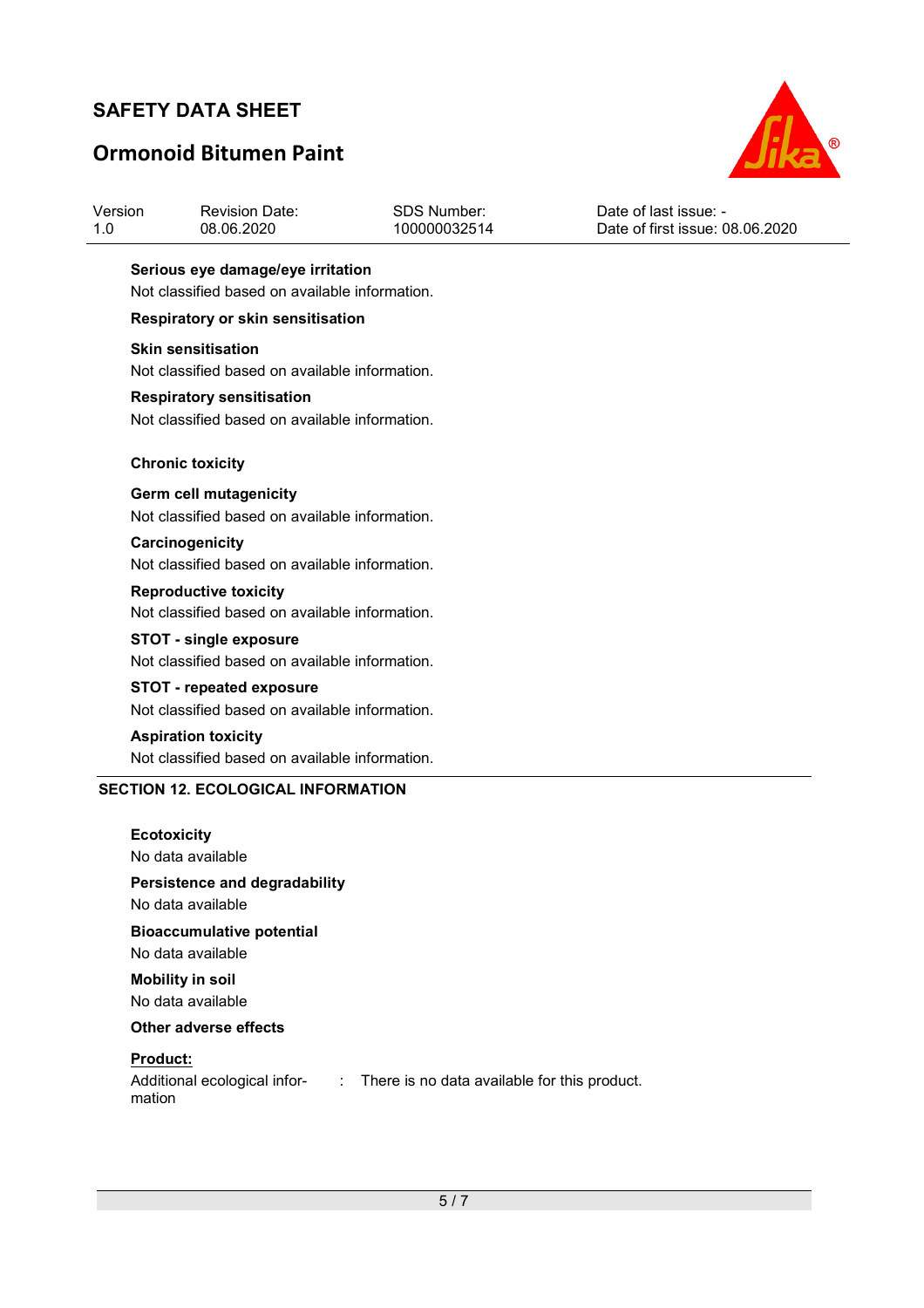# **Ormonoid Bitumen Paint**



| Version | <b>Revision Date:</b> | <b>SDS Number:</b> | Date of last issue: -           |
|---------|-----------------------|--------------------|---------------------------------|
| 1.0     | 08.06.2020            | 100000032514       | Date of first issue: 08.06.2020 |

#### **SECTION 13. DISPOSAL CONSIDERATIONS**

#### **Disposal methods**

Contaminated packaging : Empty containers should be taken to an approved waste handling site for recycling or disposal.

If potential for exposure exists refer to Section 8 for specific personal protective equipment.

#### **SECTION 14. TRANSPORT INFORMATION**

#### **International Regulations**

**UNRTDG** Not regulated as a dangerous good

**IATA-DGR** Not regulated as a dangerous good

**IMDG-Code** Not regulated as a dangerous good

**Transport in bulk according to Annex II of MARPOL 73/78 and the IBC Code** 

Not applicable for product as supplied.

#### **National Regulations**

**ADG** Not regulated as a dangerous good

#### **SECTION 15. REGULATORY INFORMATION**

#### **Safety, health and environmental regulations/legislation specific for the substance or mixture**

| Standard for the Uniform<br>Schedule 5<br>Scheduling of Medicines and<br>Poisons               |                                                                                                                                                                      |
|------------------------------------------------------------------------------------------------|----------------------------------------------------------------------------------------------------------------------------------------------------------------------|
| International Chemical Weapons Convention (CWC)<br>Schedules of Toxic Chemicals and Precursors | Not applicable                                                                                                                                                       |
| <b>Prohibition/Licensing Requirements</b>                                                      | There is no applicable prohibition or<br>notification/licensing requirements,<br>including for carcinogens under<br>Commonwealth, State or Territory<br>legislation. |

# **The components of this product are reported in the following inventories:**

# AICS **EXECUTE:** On the inventory, or in compliance with the inventory

### **SECTION 16. OTHER INFORMATION**